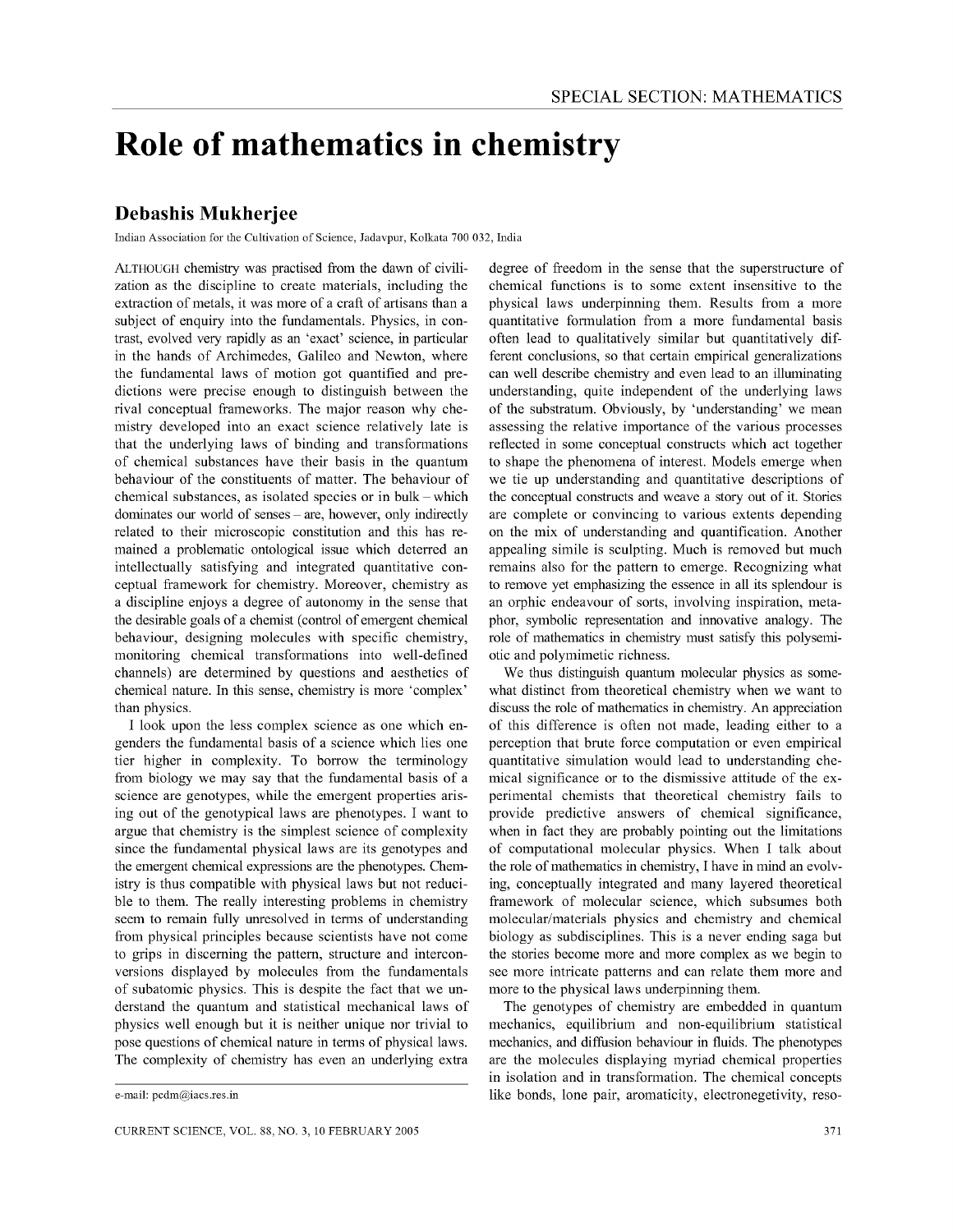nance, functional groups, etc. evolved from the attempts of chemists to grapple with the diverse behaviour via these empirical constructs to systematize chemical behaviour.

The unreasonable effectiveness of mathematics in the natural sciences, in particular physics – as noted by Wigner, emphasizes the striking synergy of mathematics and physics. Examples abound spanning several centuries which tell us how old mathematics have been found to be tailor-made to promote progress in physics, how new mathematics got evolved to quantify new-found laws and how demands of the physical world have led to creation of new mathematics. Starting from the theory of curves, the development of calculus in quantifying laws of motions, and the use of non-Euclidean geometry to understand gravitation to the more recent examples of modular and elliptic curves and complex manifolds, and Calabi-Yau spaces are some striking examples of this symbiosis. Another versatile tool which has been finding more and more use in physics is compression of information using the idea of algorithmic complexity. On an immediate level this leads to optimal representation of a model with a given ontological content; as a long-term perspective it offers the possibility of modelling complex sciences through the irreducible genotype components augmenting them with the initial and boundary conditions that are extraneous to the fundamental laws and thus of leapfrogging from a less complex science to a more complex form.

As of now, mathematics of classical era of physics has permeated the whole of chemistry as a quantifying tool of simpler chemical processes and for providing a microscopic understanding of chemical transformation from first principles. This has several levels of sophistication: (a) simple quantification of empirical data (empirical models) (b) statistical chemical data analysis, quantitative analytical chemistry, emerging into cheminformatics and chemical data analysis (c) molecular similarity described in terms of target phenotypes leading to quantitative structureactivity correlation (d) quantitative simulation models: reducing *ab-initio* theories to computational chemistry via parametrization and (e) simulation via modellization on a quantum mechanical scenario (path-integral molecular dynamics). Evolution of powerful computers has been providing the chemists with quantitative answers for predicting reactive intermediates, branching ratios of various products or to understand the relative stability in their ground, excited, or ionized states. Methods of molecular electronic structure theory are being routinely used to predict theories via black-box programmes. Studying the properties of metal alloys, complex fluids and materials of various types have also matured as robust computational discipline. These are the triumphs of quantum and statistical molecular physics. On a simpler substrata, simulations based on empirical fits or extracting quantum mechanical manybody potentials have led to successful predictions of reaction processes in solvated species, of the dynamics of the conformational changes and to ion migration through membranes. These developments, along with the emergence of cheminformatics have resulted in a discipline which is turning out to be very important as fundamental inputs to structural biology and bioinformatics. Control of spatiotemporal patterns via nonlinear systems equations, theoretical electrochemistry on random and ultrametric surfaces, behaviour of solvated species in critical and sub-critical conditions are also some of the important quantitative developments where mathematical modellings have led to fundamental insight into reacting diffusive systems, electrode processes and behaviour of solvated matter under phase transitions. They embody a vast corpus of chemical activity at a quantitative level, which lies at the interface of molecular physics and theoretical chemistry. This part of the storytelling entails first principles formulations leading to phenotypes from genotypes but only for the simplest of the chemical reality. Of far greater importance are of course the desiderata transcending the border of physics into the autonomous theoretical constructs of chemistry - in short, generating chemical theories.

The emerging frontier of theoretical chemistry already encompasses the use of algebraic topology to discern patterns in structure-activity correlation. The various notions of theoretical linguistics are also finding their place in the axiomatic formulation of chemistry, although they have not succeeded as yet in making useful predictions. The concept of virial fragments in identifying functional groups separated by surfaces of zero density gradient in a molecule is a very fruitful innovation where theoretical chemistry could morph a chemical concept out of physical laws which has a credible autonomous validity and predictability. The use of concept of homotopy and manifolds has led to a very concise understanding of the various classes of the excited states of potential hyperenergy surfaces and to enumerate all possible topologically distinct reaction pathways. Use of artificial intelligence has proved a powerful tool to prune stray pathways in predicting chemical reactions and this, coupled with the homotopy theory, will prove more and more useful in classifying and discerning patterns of chemical transformations. The methods of control theory have also been innovatively transcribed into the field of laser-control of chemical reactions and fundamental insight has already been obtained in fine tuning of bond-breaking and bond-making process and also for identifying transition states. Although we are still far away from monitoring and controlling channel-specific reactions, the activity in this field promises to be very significant and control and systems theory will enter more and more in reaction dynamics which will redefine the boundaries of molecular science.

The complexity of chemistry precludes having a single 'correct' analysis of the chemical entities expressed in a single adequate language. The world of chemistry is just too rich and diverse, requiring multifaceted representations which capture the various layers of chemical reality. In contrast to physics, chemistry requires and has naturally evolved a symbolic representation (a language?) that is